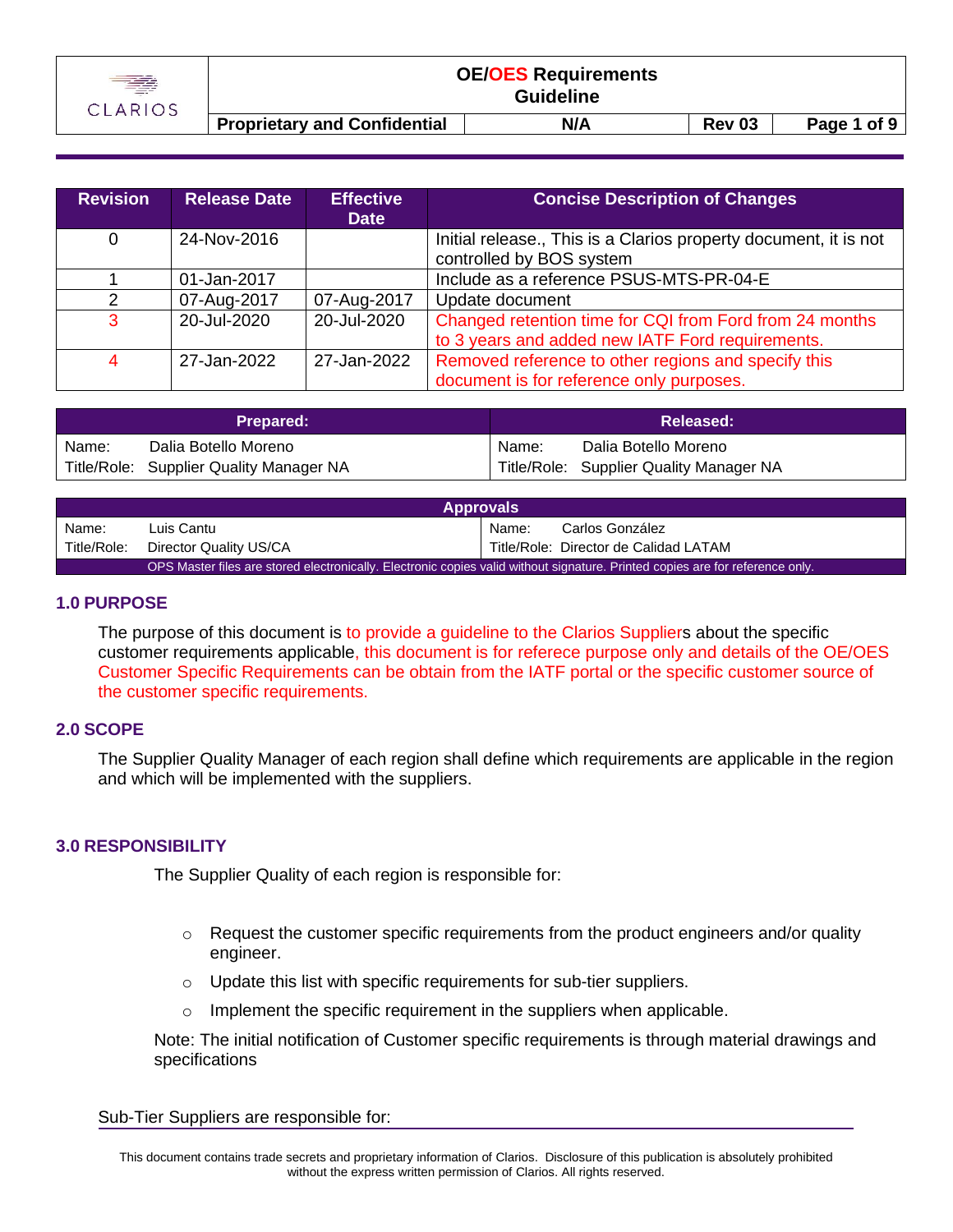| CLARIOS |                                     | <b>OE/OES Requirements</b><br><b>Guideline</b> |               |             |
|---------|-------------------------------------|------------------------------------------------|---------------|-------------|
|         | <b>Proprietary and Confidential</b> | N/A                                            | <b>Rev 03</b> | Page 2 of 9 |

- o Knowledge and implement applicable OE customer requirements.
- o Download latest revision of applicable OE customer requirements from IATF portal.

<https://www.iatfglobaloversight.org/oem-requirements/customer-specific-requirements/>

### **4.0 PROCESS**

| Customer<br>Requirement                        |                                                                                                             | <b>North</b>                    |
|------------------------------------------------|-------------------------------------------------------------------------------------------------------------|---------------------------------|
|                                                |                                                                                                             | America<br>(US/MX)              |
| MAN, VW, Scania,                               | The supplier Tier 1 shall perform process audits in his suppliers                                           | X                               |
| Audi                                           | according VDA 6.3.                                                                                          |                                 |
|                                                | Note: Applicable OE sub-tier                                                                                |                                 |
| <b>VW</b>                                      | Suppliers Tier 2 and 3 shall define the responsible for the safety<br>product                               | $\sf X$                         |
| Fiat, GM                                       | Controlled Shipment Level I and II (CS 1 and CS2)                                                           |                                 |
| Fiat,                                          | The supplier Tier 2 shall be third party, registered to ISO9001 by an                                       | $\frac{\mathsf{X}}{\mathsf{X}}$ |
| Ford, GM,                                      | accredited third-party certification body.                                                                  |                                 |
| Volvo,<br>Renault,                             |                                                                                                             |                                 |
| Mercedes<br>Benz                               |                                                                                                             |                                 |
| <b>DAF</b><br>Trucks,<br><b>MAN</b><br>Trucks, |                                                                                                             |                                 |
| VW, FCA<br>Trucks,                             |                                                                                                             |                                 |
| ISO/TS                                         |                                                                                                             |                                 |
| <b>DAF</b><br>Trucks,                          | Clarios is responsible for applying the PPAP approval process for                                           | X                               |
| Mitsubishi, Suzuki,                            | parts they purchase from sub-contractors. *PSA requests level 3 /                                           |                                 |
| Scania, Mercedes                               | *GM, Fiat requests level 5                                                                                  |                                 |
| Trucks,<br>Benz<br>Renault, Volvo              |                                                                                                             |                                 |
|                                                |                                                                                                             |                                 |
|                                                |                                                                                                             |                                 |
|                                                |                                                                                                             |                                 |
|                                                | *Only for Brazil                                                                                            |                                 |
| Mitsubishi, Suzuki,                            | The external laboratory shall be accredited to ISO/IEC 17025 or                                             | $\boldsymbol{\mathsf{X}}$       |
| Mercedes<br>Benz<br>Trucks,<br>Renault,        | national equivalent.                                                                                        |                                 |
| PSA, GM, ISO/TS                                |                                                                                                             |                                 |
| GM                                             | The PPAP level submission for suppliers Tier 3 will be defined by                                           |                                 |
|                                                | GM's SQE and supplier Tier 1                                                                                |                                 |
| GM                                             | IMDS submission for suppliers Tier 2.                                                                       | $\frac{\mathsf{X}}{\mathsf{X}}$ |
| PSA,<br>Hyundai,                               | Any modification in products even black box or products from                                                |                                 |
| Honda                                          | subcontractors shall be informed to PSA. The change/modification                                            |                                 |
| FIASA / Fiat                                   | shall be implemented after PSA approval<br>The supplier Tier 1 and 2 shall not perform any modification not | X                               |
|                                                | authorized in the product approved by Fiat FIASA. In breach of this                                         |                                 |
|                                                | requirement, the supplier should inform their respective body                                               |                                 |
|                                                | certification within 5 working days.                                                                        |                                 |
|                                                |                                                                                                             |                                 |

This document contains trade secrets and proprietary information of Clarios. Disclosure of this publication is absolutely prohibited without the express written permission of Clarios. All rights reserved.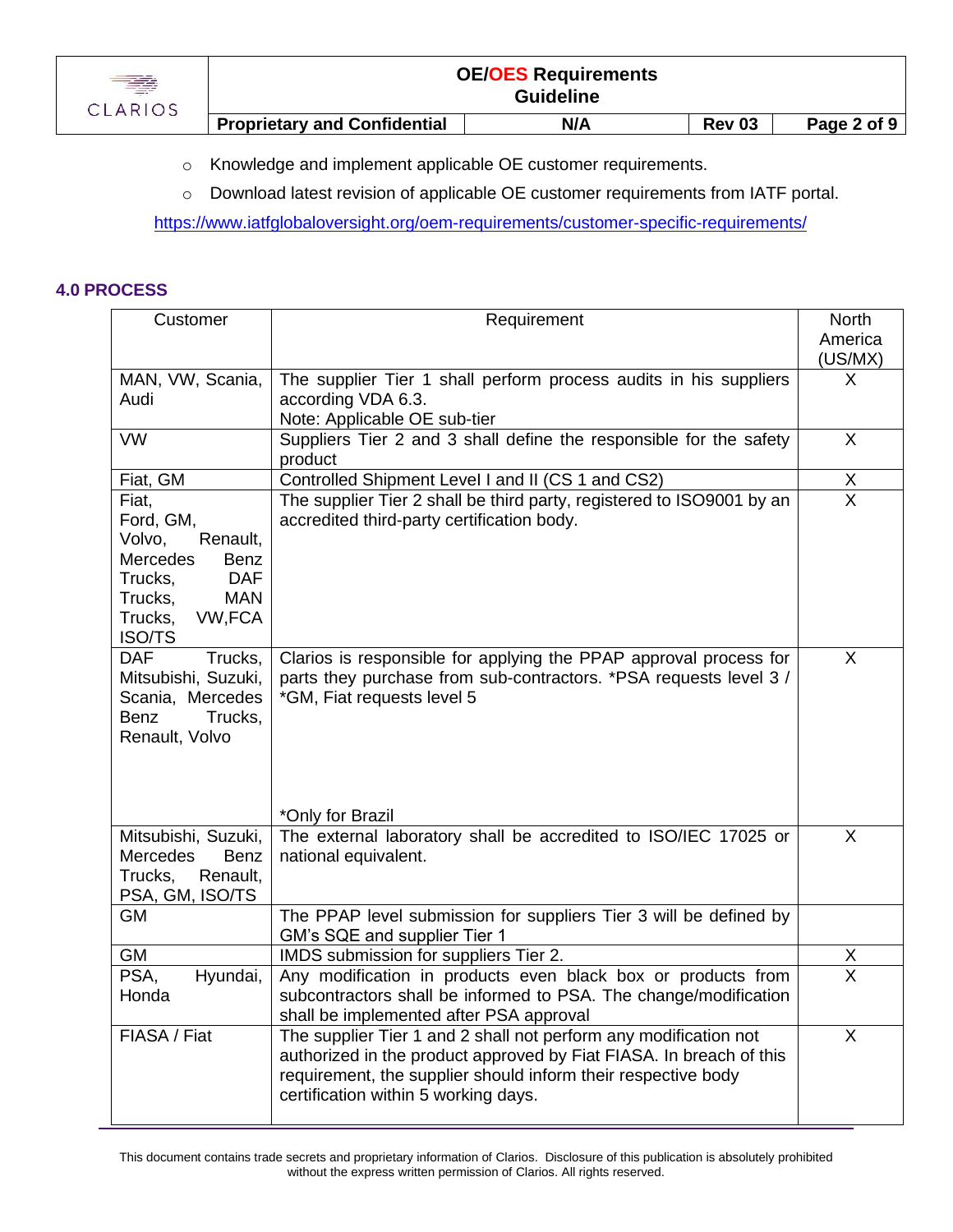

| ANIVJ                         |  | <b>Proprietary and Confidential</b>                              | N/A                                                                                                                                       | <b>Rev 03</b> | Page 3 of 9                     |
|-------------------------------|--|------------------------------------------------------------------|-------------------------------------------------------------------------------------------------------------------------------------------|---------------|---------------------------------|
|                               |  |                                                                  |                                                                                                                                           |               |                                 |
| Fiat                          |  |                                                                  | Develop suppliers Tier 2 and 3 according addendum 21                                                                                      |               | $\mathsf{X}$                    |
| Toyota                        |  |                                                                  | Toyota has the access to visit/audit Clarios suppliers when judging<br>necessary. Toyota may request the control plan from suppliers Tier |               |                                 |
|                               |  | 2 considered critical at any time.                               |                                                                                                                                           |               |                                 |
| <b>VW</b>                     |  |                                                                  | Awareness of Product Safety, VW video acknowledgement for                                                                                 |               | X                               |
|                               |  | applicable Suppliers                                             |                                                                                                                                           |               |                                 |
| Hyundai                       |  |                                                                  | Inspection Agreement for critical inspection characteristics signed by                                                                    |               | X                               |
|                               |  | the supplier Tier 2. Subcontractors List.                        |                                                                                                                                           |               |                                 |
| Ford, FCA                     |  |                                                                  | Minimum Automotive Quality Management System Requirements                                                                                 |               | $\mathsf{X}$                    |
|                               |  | For Sub-Tier Suppliers                                           |                                                                                                                                           |               |                                 |
| Ford, VW                      |  | PPAP and PSW approved                                            | Supplier Tier 2 shall perform annually full layout for critical parts.                                                                    |               | $\frac{X}{X}$                   |
| Ford, Hino Motors,<br>Daymler |  |                                                                  |                                                                                                                                           |               |                                 |
| Chrysler                      |  |                                                                  | APQ and PSO before PPAP submission, identified high risk parts to                                                                         |               | $\mathsf{X}$                    |
|                               |  | be approved by customer                                          |                                                                                                                                           |               |                                 |
| Mazda                         |  |                                                                  | In any change or product modification, a PSD (APQP) to be                                                                                 |               | X                               |
|                               |  | presented                                                        |                                                                                                                                           |               |                                 |
| Honda                         |  |                                                                  | Control change system. The system shall trigger use of Honda's                                                                            |               | X                               |
|                               |  | IPPAAR and IPP system when required                              |                                                                                                                                           |               |                                 |
| Honda                         |  |                                                                  | New model Launch, change point control, process requierements,                                                                            |               | $\mathbf X$                     |
|                               |  | lot control and trazability and corrective actions               |                                                                                                                                           |               | $\mathbf X$                     |
| Honda                         |  | suppliers at least monthly                                       | Supplier performance with targets, including feedback of results to                                                                       |               |                                 |
| Honda                         |  |                                                                  | supplier visits shall be made by qualified personnel to assess the                                                                        |               | X                               |
|                               |  |                                                                  | suitability of potential suppliers to become approved sub-suppliers                                                                       |               |                                 |
| Honda                         |  | Problem Solving Tool                                             |                                                                                                                                           |               | X                               |
| Nissan                        |  | PSW for any change or product modification                       |                                                                                                                                           |               | X                               |
| Navistar                      |  |                                                                  | Level 4 PPAP default, Appendix H APQP PPAP Manual                                                                                         |               | X                               |
| Honda                         |  | A quality manual, detailing the suppliers requirements, shall be |                                                                                                                                           |               |                                 |
|                               |  | issued to subsuppliers                                           |                                                                                                                                           |               |                                 |
| Ford                          |  |                                                                  | the organization shall identify the person(s) responsible and having                                                                      |               | X                               |
|                               |  |                                                                  | the authority for the activity, plans and execution of job set ups                                                                        |               |                                 |
| Ford                          |  |                                                                  | The organization shall: Documenting, evaluating and improving                                                                             |               | X                               |
|                               |  | maintenance objectives.                                          |                                                                                                                                           |               |                                 |
| Ford                          |  | Ppk 1.33                                                         |                                                                                                                                           |               | $\frac{\mathsf{X}}{\mathsf{X}}$ |
| Ford                          |  |                                                                  | The organization ensures that Critical Characteristics (CC) have                                                                          |               |                                 |
|                               |  |                                                                  | controls which prevent the shipment of non-conforming product,                                                                            |               |                                 |
|                               |  |                                                                  | regardless of the location in the supply chain (tier 1 through tier N)                                                                    |               |                                 |
|                               |  |                                                                  | of the manufacture of the physical characteristic(s) associated with                                                                      |               |                                 |
| Ford                          |  | the Critical Characteristic.                                     | The organization shall define its product realization system, each                                                                        |               | X                               |
|                               |  |                                                                  | process and sub process shall be defined, each defined process                                                                            |               |                                 |
|                               |  | shall be implemented and controlled.                             |                                                                                                                                           |               |                                 |
|                               |  |                                                                  |                                                                                                                                           |               |                                 |
|                               |  |                                                                  |                                                                                                                                           |               |                                 |
|                               |  |                                                                  |                                                                                                                                           |               |                                 |
|                               |  |                                                                  |                                                                                                                                           |               |                                 |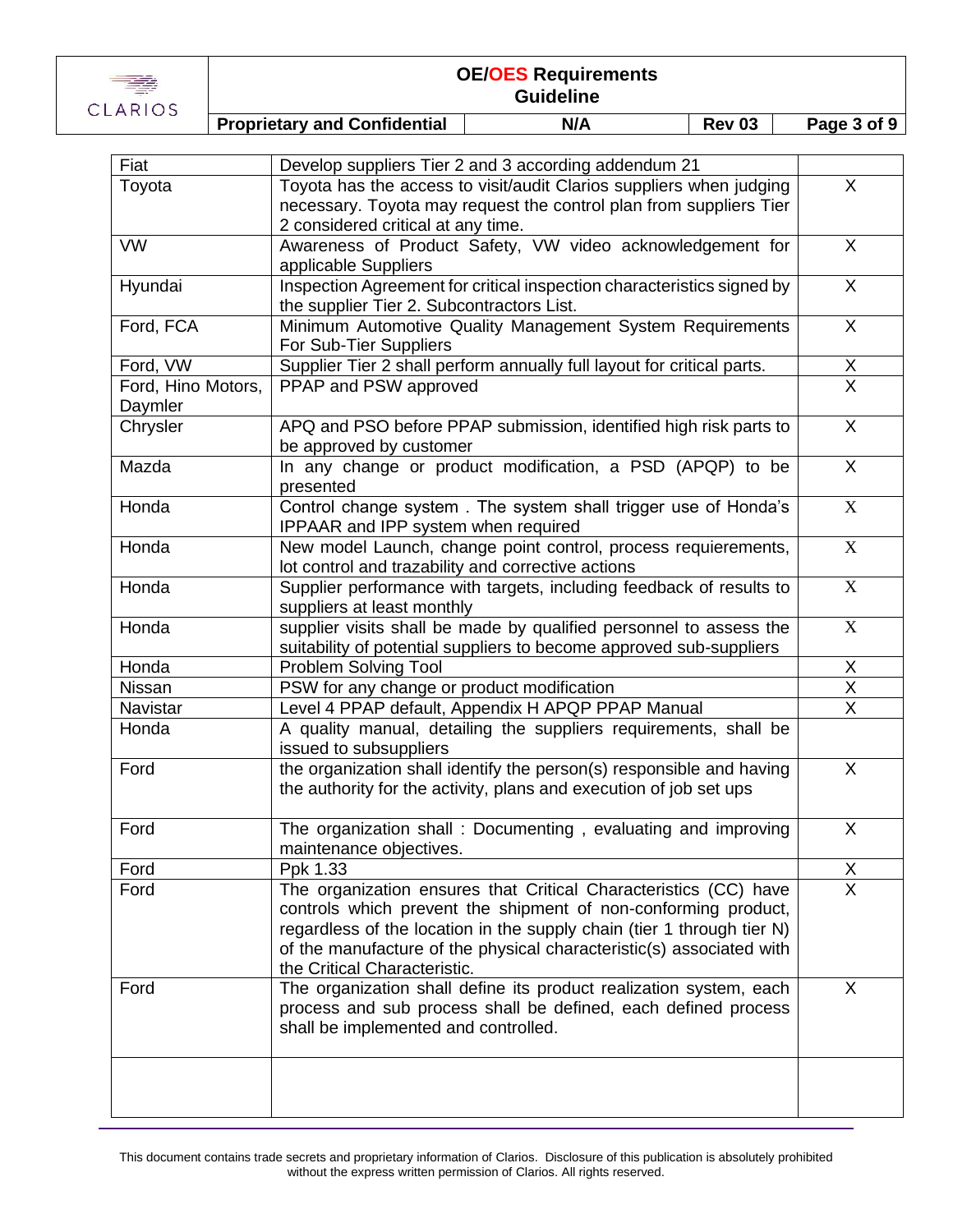

| AND J     | <b>Proprietary and Confidential</b><br>N/A<br><b>Rev 03</b>                                                                                                                                                                                                                                                             | Page 4 of 9    |
|-----------|-------------------------------------------------------------------------------------------------------------------------------------------------------------------------------------------------------------------------------------------------------------------------------------------------------------------------|----------------|
|           |                                                                                                                                                                                                                                                                                                                         |                |
| Ford      | Customer satisfaction with the organization shall be monitored<br>through continual evaluation of performance., including incidents of<br>premium freight and customer complaints and field returns                                                                                                                     | X              |
| Ford      | Vendor should meet 100% on-time delivery.                                                                                                                                                                                                                                                                               | $\frac{X}{X}$  |
| Ford      | Lot traceability throughout the value chain (lot traceability shall<br>include subcontracted components of an assembly/module that are<br>associated with compliance to any inverted delta requirement)                                                                                                                 |                |
| Ford      | The organization shall audit products at appropriate stages of<br>production and delivery to verify conformity to all specified<br>requirements.                                                                                                                                                                        | X              |
| Ford      | When internal / external nonconformities or customer complaints<br>occur, the frequency shall be appropriately increased.                                                                                                                                                                                               | X              |
| Ford      | The Supplier or the affected sub-tier suppliers shall perform a self-<br>assessment as described in the appropriate process standard/<br>assessment (CQI). The self-assessment shall be performed<br>annually, retained for 3 years and be available to upon request<br>Link:https://web.qpr.ford.com/sta/Ford_GTS.html | X              |
| Ford      | Instructions for rework, including re-inspection requirements, shall<br>be accessible to and utilized by the appropriate personnel.                                                                                                                                                                                     | X              |
| Ford      | Production operations across all shifts shall be staffed with<br>personnel in charge of, or delegated responsibility for, ensuring<br>conformity to product requirements                                                                                                                                                | X              |
| <b>VW</b> | Risk in the supply chain have been identified, evaluated and reduce.                                                                                                                                                                                                                                                    |                |
| <b>VW</b> | Target agreements have been made with all suppliers throughout<br>the supply chain for products and process                                                                                                                                                                                                             | $\frac{X}{X}$  |
| <b>VW</b> | Depending on the product risk, traceability must be guaranteed<br>across the entire process chain from sub-supplier to the customer                                                                                                                                                                                     | X              |
| <b>VW</b> | Clarios shall to ensure that Sub-suppliers have a highly-developed<br>appreciation of the importance of quality exists throughout their<br>organization                                                                                                                                                                 | X              |
| <b>VW</b> | Clarios shall to ensure that Sub-suppliers have special attention in<br>product safety and relevant personnel receive information and<br>training<br>a) Video VW                                                                                                                                                        | X              |
| <b>VW</b> | Quality Capability in the production process is ensured and<br>documented<br>Process capability review for measurable characteristics Cpk<br>$n \ge 125 = 1.33$<br>$n < 30 = 1.54$                                                                                                                                      | X              |
| <b>VW</b> | Material tracking system in place                                                                                                                                                                                                                                                                                       | X              |
| <b>VW</b> | Sub-suppliers use a comparable system analogous to formel Q and<br>meet customer requirements                                                                                                                                                                                                                           | $\overline{X}$ |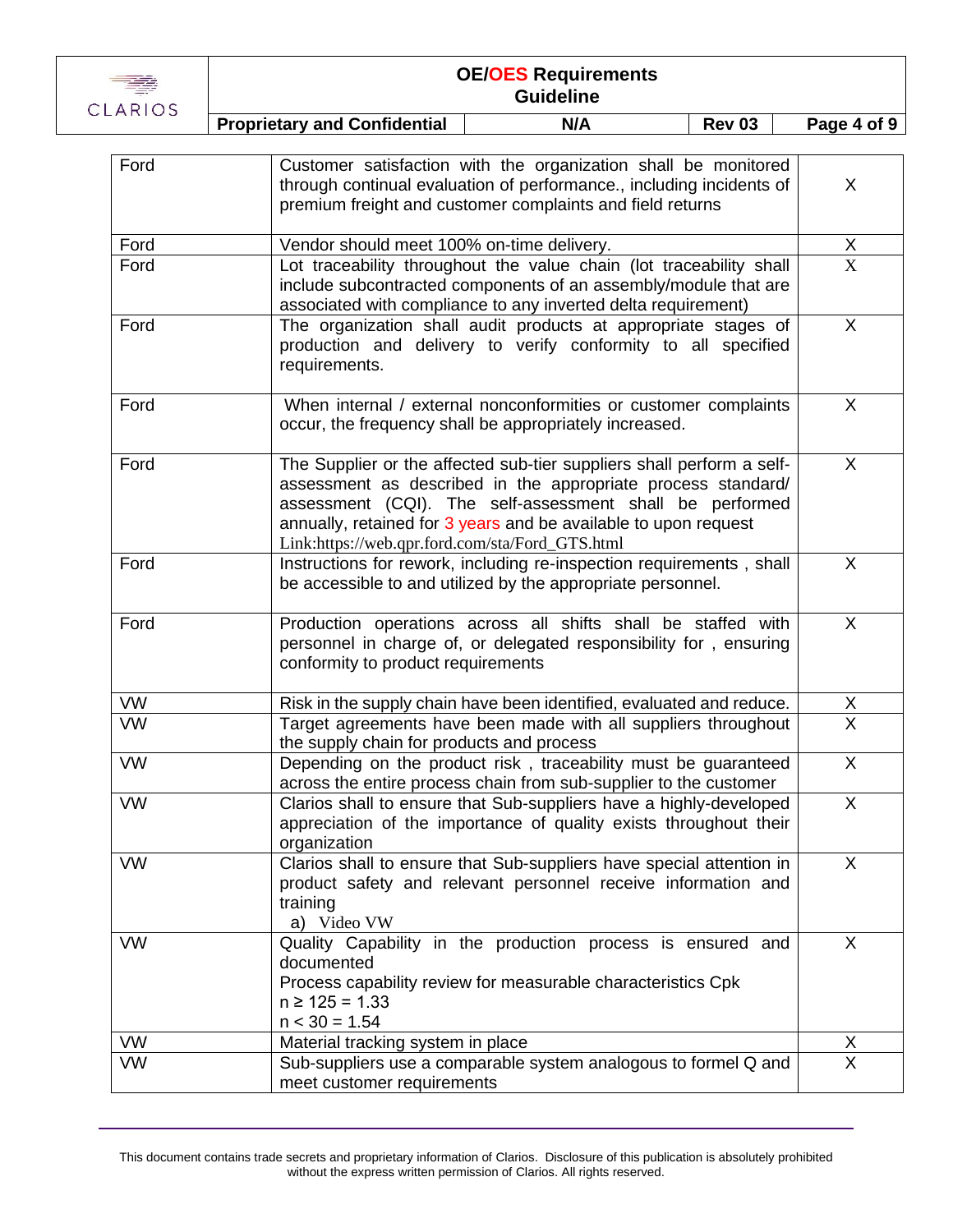

|            | <b>Proprietary and Confidential</b><br>N/A<br><b>Rev 03</b>                                                                                                                                                                                                                                                                                                                                                                                                                                                                                                                                                                                                                       | Page 5 of 9                         |
|------------|-----------------------------------------------------------------------------------------------------------------------------------------------------------------------------------------------------------------------------------------------------------------------------------------------------------------------------------------------------------------------------------------------------------------------------------------------------------------------------------------------------------------------------------------------------------------------------------------------------------------------------------------------------------------------------------|-------------------------------------|
|            |                                                                                                                                                                                                                                                                                                                                                                                                                                                                                                                                                                                                                                                                                   |                                     |
| <b>VW</b>  | Labeling according to customer regulations components with limited<br>shelf life meet all special labeling requirements *                                                                                                                                                                                                                                                                                                                                                                                                                                                                                                                                                         | $\sf X$                             |
| <b>VW</b>  | Sub-Suppliers audits relevant for the evaluation of quality capability<br>will be exclusively conducted by certified VDA 6.3 auditors                                                                                                                                                                                                                                                                                                                                                                                                                                                                                                                                             | X                                   |
| <b>VW</b>  | Clarios need to inform to its sub-suppliers throughout the supply<br>chain about the VW requirements and ensure that the requirements<br>are known, understood and implemented.                                                                                                                                                                                                                                                                                                                                                                                                                                                                                                   | $\mathsf{X}$                        |
| <b>VW</b>  | Full completion of the catalogue of requirements:<br>Audit plan<br>$\bullet$<br>D/TLD acc formel Q or equivalent<br>D/TLD at least 15 years archiving<br>$\bullet$                                                                                                                                                                                                                                                                                                                                                                                                                                                                                                                |                                     |
| <b>VW</b>  | Defining and monitoring the improvement program                                                                                                                                                                                                                                                                                                                                                                                                                                                                                                                                                                                                                                   | Χ                                   |
| <b>VW</b>  | Formal written confirmation of legal conformity parts                                                                                                                                                                                                                                                                                                                                                                                                                                                                                                                                                                                                                             | $\overline{\mathsf{X}}$             |
| <b>VW</b>  | Data on IMDS complete and up-to-date                                                                                                                                                                                                                                                                                                                                                                                                                                                                                                                                                                                                                                              | X                                   |
| <b>VW</b>  | Conducting a D/TLD self-audit at least every 12 months                                                                                                                                                                                                                                                                                                                                                                                                                                                                                                                                                                                                                            | $\overline{\mathsf{X}}$             |
| <b>VW</b>  | First in, first out (FIFO)                                                                                                                                                                                                                                                                                                                                                                                                                                                                                                                                                                                                                                                        | X                                   |
| <b>VW</b>  | QM system certification IAFT 16949 alternatively VDA 6.1                                                                                                                                                                                                                                                                                                                                                                                                                                                                                                                                                                                                                          | $\overline{\mathsf{X}}$             |
| <b>VW</b>  | Agreement to target zero failures according to formel Q capability.                                                                                                                                                                                                                                                                                                                                                                                                                                                                                                                                                                                                               | $\frac{\overline{X}}{\overline{X}}$ |
| <b>VW</b>  | The process for failure analysis is implemented. Mandatory<br>requirement VDA                                                                                                                                                                                                                                                                                                                                                                                                                                                                                                                                                                                                     |                                     |
| <b>VW</b>  | External qualification of at least one Senior Management member<br>for the basic of product safety and product liability law.                                                                                                                                                                                                                                                                                                                                                                                                                                                                                                                                                     | X                                   |
| <b>VW</b>  | Knowledge of the function and purpose of use of the product in the<br>vehicle.                                                                                                                                                                                                                                                                                                                                                                                                                                                                                                                                                                                                    | $\mathsf{X}$                        |
| <b>FCA</b> | <b>Process Audit</b><br>A systematic and sequential review of the organization's process<br>shall be completed through a Process Audit (PA) performed by the<br>FCA Supplier Quality Engineer and Product Engineer prior to a<br>PPAP submittal. The purpose is to verify the organization's process<br>readiness and to assure understanding of complete program<br>requirements.<br><b>Production Part Approval Process</b><br>The organization shall comply with Production Part Approval<br>Process (PPAP), 4th Edition, Service Production Part Approval<br>Process (Service PPAP), 1st Edition and FCA US Customer-<br>Specific Requirements for Use with PPAP 4th Edition. | X                                   |
| <b>FCA</b> | With respect to suppliers to the organization ("sub-tier suppliers"),<br>the organization shall:<br>Conduct an on-site Process Audit (or equivalent) and Production<br>Demonstration Run (PDR) for all parts/suppliers that are NOT<br>considered by FCA US or the organization to be low risk to the<br>vehicle program.<br>. Develop and maintain a list of approved suppliers for each sub-<br>component, raw material, commodity, technology, or purchased<br>service that is not Consigned or Directed by FCA US. The                                                                                                                                                        | $\boldsymbol{\mathrm{X}}$           |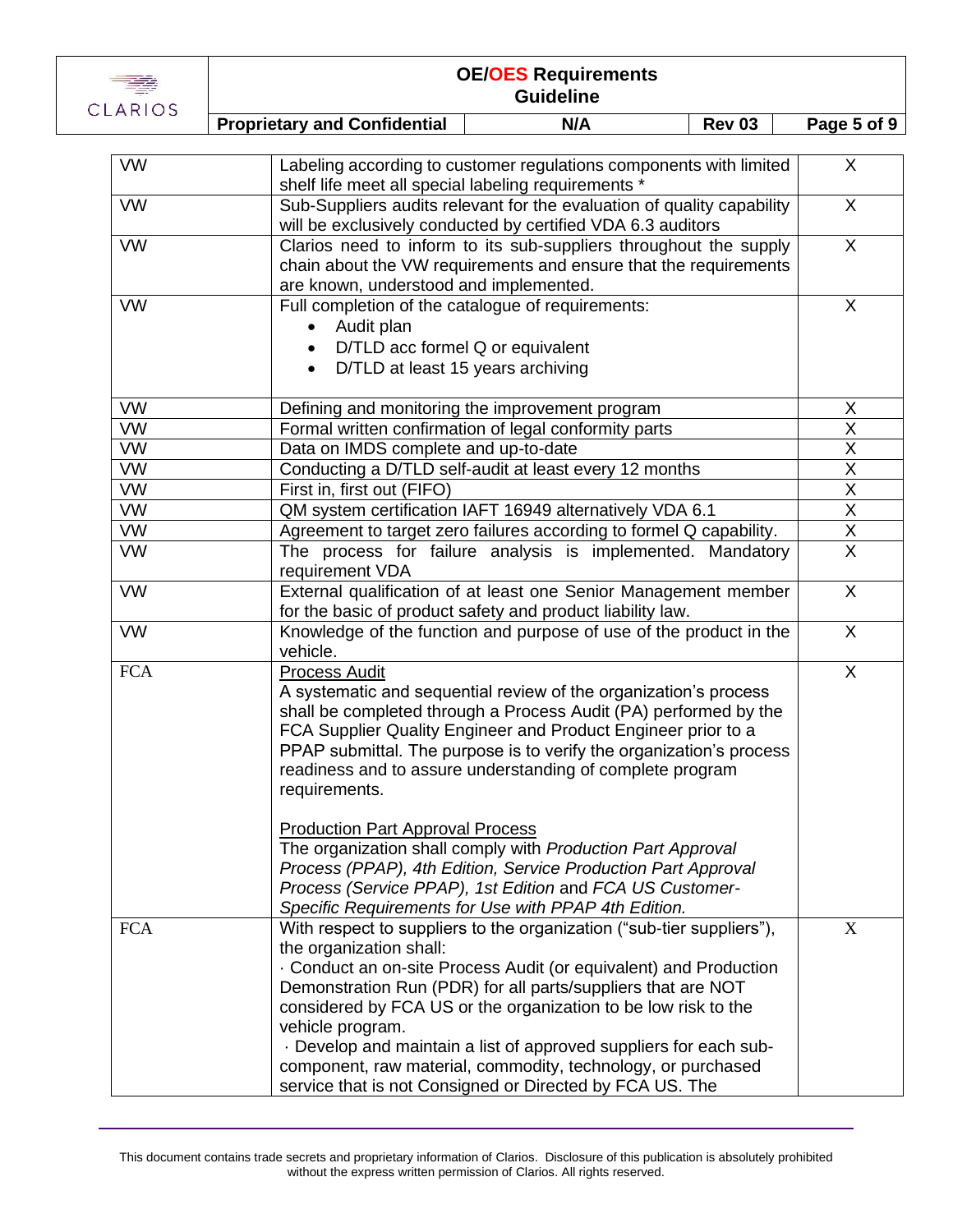

i.

## **OE/OES Requirements Guideline**

**Proprietary and Confidential N/A Rev 03 Page 6 of 9** 

|            | organization shall have a documented process and use assigned<br>personnel to monitor and manage performance.                                                                                                                                                                                                                                                                                                                                                                                                                                                                                                                                                                                                                                                                                                                                                                                                                                                                |             |
|------------|------------------------------------------------------------------------------------------------------------------------------------------------------------------------------------------------------------------------------------------------------------------------------------------------------------------------------------------------------------------------------------------------------------------------------------------------------------------------------------------------------------------------------------------------------------------------------------------------------------------------------------------------------------------------------------------------------------------------------------------------------------------------------------------------------------------------------------------------------------------------------------------------------------------------------------------------------------------------------|-------------|
| <b>FCA</b> | Management of Supplier Quality Management System (QMS)<br>Development<br>Supplier QMS development effectiveness shall be evaluated on the<br>basis of evidence that the<br>organization has processes in place that include such elements as:<br>$\Box$ Supplier QMS development strategy (8.4.2.5).<br>o Criteria for designating "exempt" suppliers.<br>o Criteria for granting waivers to select suppliers for compliance to<br>specified elements of<br>ISO 9001 or IATF 16949.<br>$\Box$ Second-party audit administration (8.4.2.4.1).<br>o Identification of second-party auditors.<br>o Criteria for granting self-certification status to qualified suppliers.<br>o A schedule for second-party audits.<br>$\Box$ Organization-controlled record keeping (7.5.3.2.1).<br>$\Box$ Progress monitoring.<br>NOTE: Organizations requiring additional guidance on supplier<br>QMS development should refer to CQI-19: Sub-tier Supplier<br>Management Process Guideline. | X           |
| <b>FCA</b> | Supplier Development Not Required of Suppliers Certified to IATF<br>16949 Supplier QMS certification by an IATF-recognized<br>Certification Body to IATF 16949 completely satisfies the<br>requirements for quality management system development. Further<br>QMS development by the<br>organization is not required while the supplier's certification is valid.<br>If the supplier certification expires or is cancelled or withdrawn by<br>their Certification Body, the organization shall establish and<br>implement a plan for second-party audits to ensure continued<br>compliance to IATF 16949 until such time as the supplier is<br>recertified.<br>Exemption shall not be granted as an alternative to recertification<br>without approval from FCA US<br>Supplier Quality management.                                                                                                                                                                           | $\mathbf X$ |
| <b>FCA</b> | Second Party Audit Administration<br>The second party must annually audit each non-exempt supplier<br>for whom it has performed the second party service.<br>$\Box$ For suppliers not certified to ISO 9001, the duration of these<br>audits must conform to the full<br>application of the audit day requirements of the Rules, Section 5.2.<br>□ For ISO 9001 certified suppliers, audit length may vary to suit<br>individual supplier requirements<br>and audit resource availability in accordance with the documented<br>development strategy.<br>Audit reports shall be retained as organization-controlled records<br>(7.5.3.2.1).<br>The following second party qualifications shall apply:                                                                                                                                                                                                                                                                         | X           |

This document contains trade secrets and proprietary information of Clarios. Disclosure of this publication is absolutely prohibited without the express written permission of Clarios. All rights reserved.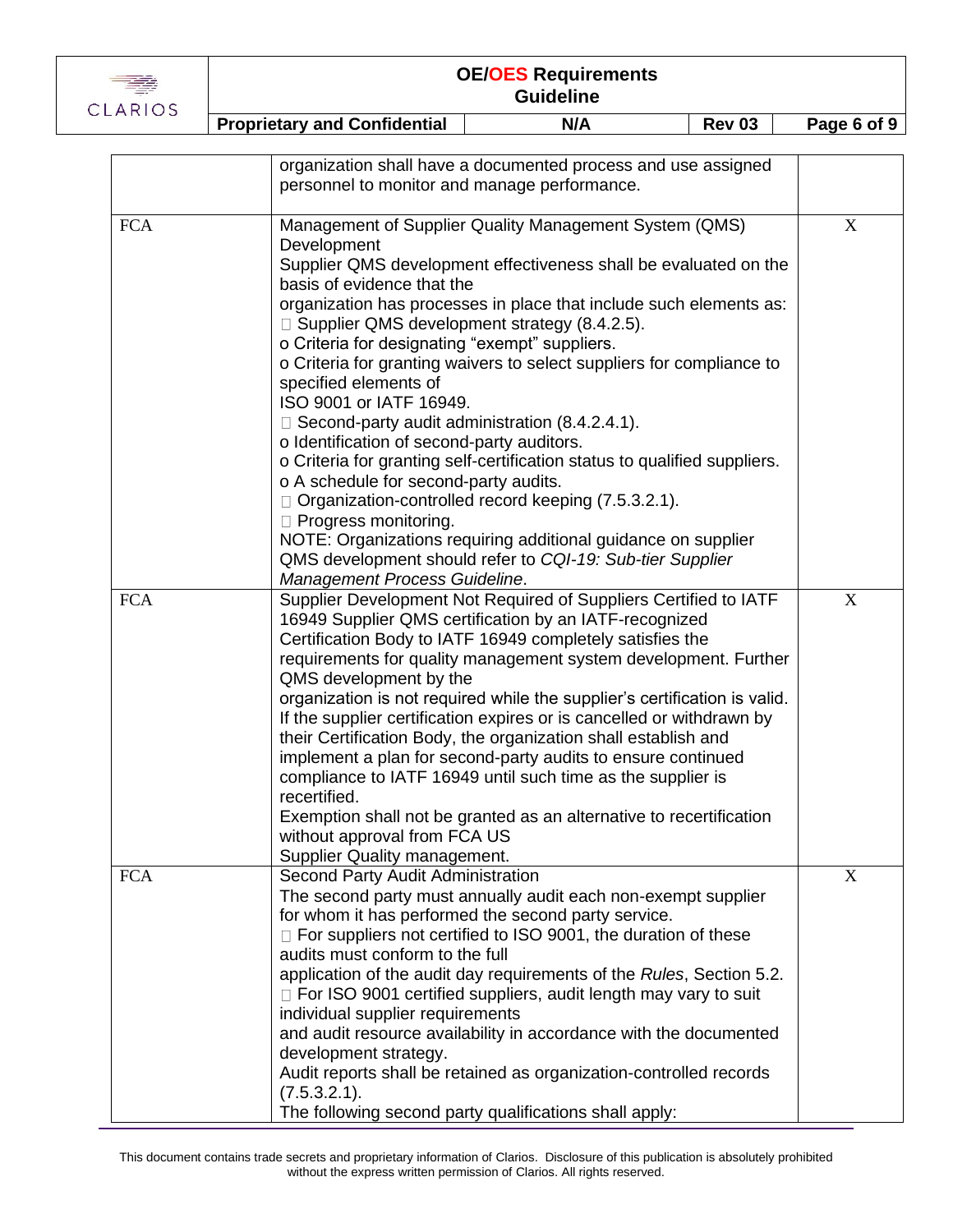| ARIO<br>╰ |  |
|-----------|--|

| LANIUJ     | <b>Proprietary and Confidential</b>                                                                                                                | N/A                                                                                                                                                                                                                                                                                                                                                                                                                                                                                                                                    | <b>Rev 03</b> | Page 7 of 9 |
|------------|----------------------------------------------------------------------------------------------------------------------------------------------------|----------------------------------------------------------------------------------------------------------------------------------------------------------------------------------------------------------------------------------------------------------------------------------------------------------------------------------------------------------------------------------------------------------------------------------------------------------------------------------------------------------------------------------------|---------------|-------------|
|            |                                                                                                                                                    |                                                                                                                                                                                                                                                                                                                                                                                                                                                                                                                                        |               |             |
|            | IATF-recognized Certification<br>Body.<br>"suspended" status.                                                                                      | 1. The organization must be certified to IATF 16949:2016 by an<br>2. The IATF 16949 certification of the second party cannot be in                                                                                                                                                                                                                                                                                                                                                                                                     |               |             |
|            | Supplier self-certification<br>organization products.<br>organization-controlled records (7.5.3.2.1).                                              | The organization shall have a documented process for identifying<br>and qualifying suppliers for whom selfcertification is an effective<br>alternative to second-party audits for QMS development.<br>Qualification criteria shall include a preliminary evaluation (audit) of<br>the supplier's QMS, an analysis of the supplier's quality<br>performance and an assessment of the incremental risk to<br>Self-certification qualifications shall be documented and subject to<br>periodic review. Such documents shall be managed as |               |             |
| <b>FCA</b> | Supplier exemptions / waivers<br>9001.                                                                                                             | The organization strategy for supplier development of its active<br>suppliers shall include a documented process for designating<br>"exempt" suppliers - those suppliers who are unable or unwilling to<br>fully certify a quality management system to IATF 16949 or ISO                                                                                                                                                                                                                                                              |               | X           |
| <b>FCA</b> | suppliers"), the organization shall:<br>(e.g., Quality Planning, Process<br>organization's supply chain.<br>change throughout the supply<br>chain. | With respect to external providers to the organization (i.e. "sub-tier<br>□ Cascade and communicate all FCA US quality requirements<br>Audit, PDR, Forever Requirements, etc.) throughout the<br>□ Initiate a Forever Requirement Notice for any proposed process                                                                                                                                                                                                                                                                      |               | X           |
| <b>FCA</b> | <b>Annual Layout</b><br>organization-controlled record.                                                                                            | To ensure continuing conformance to all FCA US requirements, a<br>complete annual layout inspection, including all sub-components,<br>shall be required for all production parts and components unless<br>waived in writing by the FCA US Supplier Quality Engineer. Any<br>such waiver shall be subject to annual review and renewal.<br>Documented evidence of the waiver shall be retained as an                                                                                                                                    |               | X           |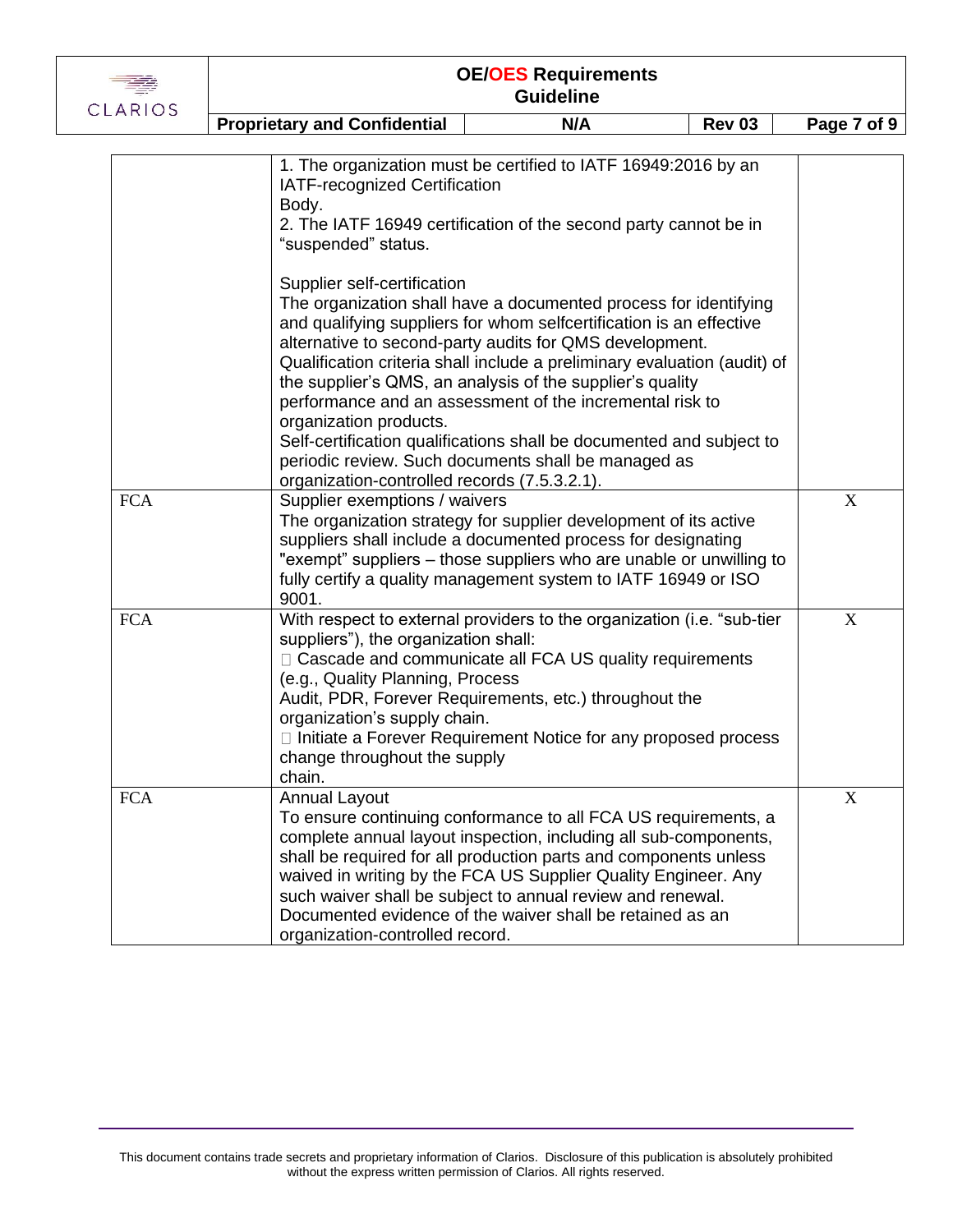

| <b>Process</b>                                                                                  | <b>Document</b>                       | <b>Resource</b>                          | <b>Comments</b> |
|-------------------------------------------------------------------------------------------------|---------------------------------------|------------------------------------------|-----------------|
| Start                                                                                           |                                       |                                          |                 |
| Customer defines and<br>communicates<br>requirements to<br>Clarios                              | Customer specific<br>documents        | Customer                                 |                 |
| Clarios OE Customer<br>representative spread<br>OE requirements to<br>applicable areas          | Customer requirements                 | Project owner /<br><b>Advance Qality</b> |                 |
| No<br>Apply to Sub<br>supplier?<br>Yes<br>SQE perform<br>activities to comply<br>with OE<br>End | Material specification<br>SRA<br>PPAP | Supplier Quality /<br>Procurement        |                 |